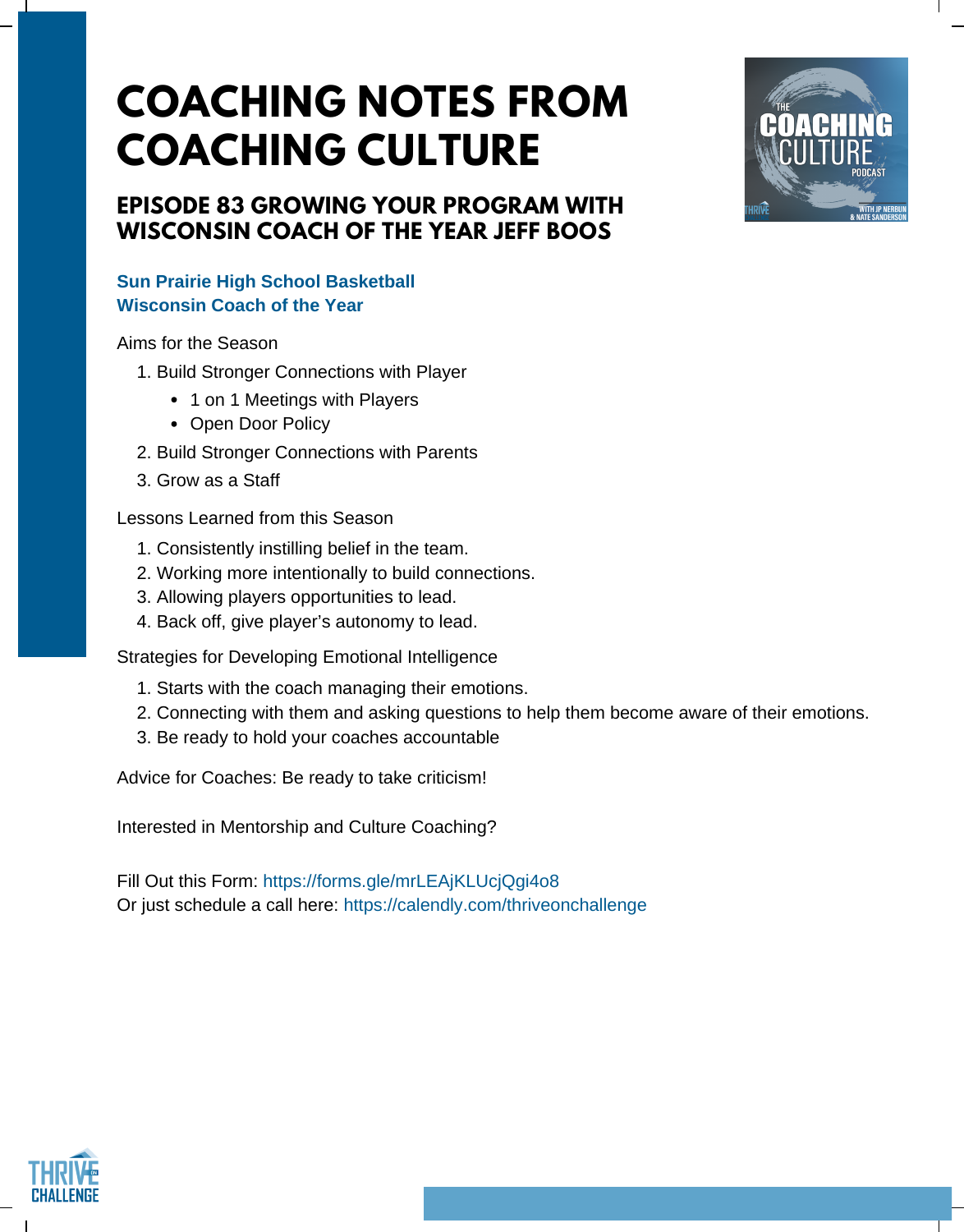# **COACHING NOTES FROM COACHING CULTURE**

# **EPISODE 83 GROWING YOUR PROGRAM WITH WISCONSIN COACH OF THE YEAR JEFF BOOS**

## **Thrive On Challenge Mentorship and Culture Coaching**

### **Mentorship Level 1**

- Minimum 4 Month Commitment
- Bi-Weekly Calls
- Sounding Board via Text, Phone, or Email
- Activities, Guided Reading, and Exercises

## **Starting at \$925**

## **Mentorship Level 2**

#### Level 1 +

- Weekly Calls
- Practice and Game Film Review of the Coach
- Small Group Mentorship Program (Monthly Meetings)

#### **Starting at \$1925**

## **Culture Coach Level 1**

- Culture Assessment: Team, Coach, and Parent Surveys
- 3 Days of On-Site Support
	- Practice Observation
	- Coach Workshop 2+ Hours
	- Team Workshop 90+ Minutes
	- Parent Workshop 60+ Minutes (If Applicable)
- Culture Report and Plan (PDF 15+ Pages)
- Monthly Skype Workshops for Staff & Players

#### **Starting at \$1575**